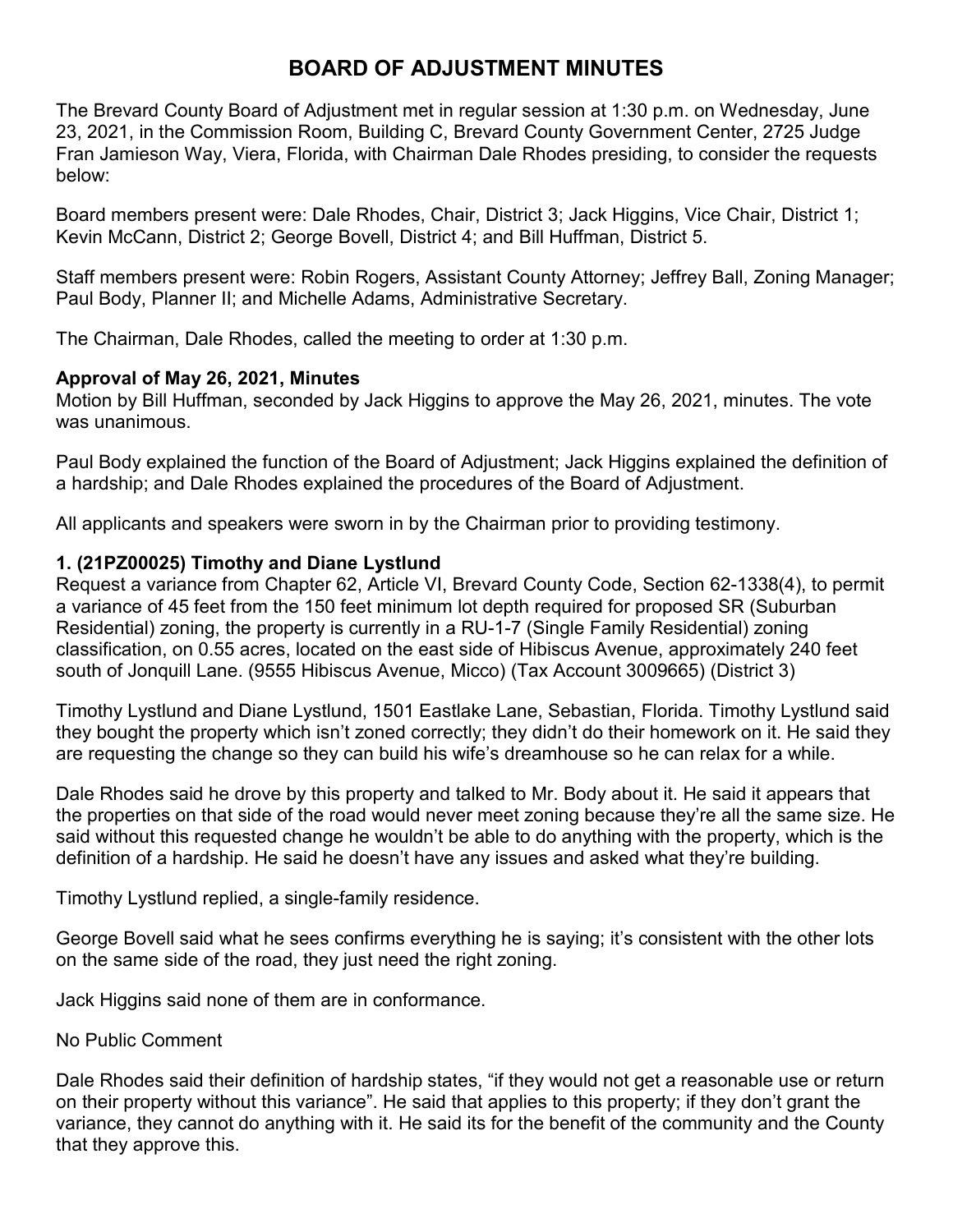Motion by Jack Higgins, seconded by George Bovell, to approve the variance as depicted on the survey submitted by the applicants. The vote was unanimous.

# **2. (21PZ00027) Francis E. Mosher (Steven P. Mosher)**

Requests a variance from Chapter 62, Article VI, Brevard County Code, Section 62-2123(a), to permit a variance of 2.1 feet from the required 5.0-foot south side setback for a screen enclosure in an RU-1-11 (Single Family Residential) zoning classification, on 0.27 acres, located at the end of Aruba Court on the southwest side the cul-de-sac. (476 Aruba Court, Satellite Beach) (Tax Account 2608841) (District 4)

Steven Mosher said he's representing his father, the owner of the house; he lives with him at 476 Aruba Court, Satellite Beach. He said he's here to get a variance to replace the existing screen enclosure. He said he moved there in 1982, the original screen enclosure was there and it's time to replace it. He said when they have a major wind event it moves; its old and crumbling on the bottom. He said they hired a contractor who said they needed to get a variance.

George Bovell said this is straight forward. He said he went by though couldn't see much as the screen enclosure is in the back and he didn't want to trespass. He said he's not asking for anything new, just to replace what is already there.

Steven Mosher said, that's right, on the exact same footprint.

George Bovell said this configuration existed before the code; he supports the request.

Bill Huffman asked if he had any documents that says the neighbor whose setback is being reduced, is in favor or against it.

Steven Mosher replied, that would be the neighbor to the south; there is a six-foot fence there. He said when his dad got there, that was a wooden fence and that neighbor has just moved in within the last year. He said he hasn't heard anything and they have a screen enclosure on their pool. He said they're just trying to update this so it doesn't fall down.

## No Public Comment

Dale Rhodes Dale said he will review the six points. He read, do special conditions and circumstances exist which aren't applicable to any other land structures or buildings in the applicable zoning classification. He said that doesn't apply in this situation, they are legitimizing an existing enclosure for replacement. He read, the special circumstances and conditions don't result from actions from the applicant. He said they don't, he doesn't know who built it but it may have been before the code required the setback, but wasn't something he did. He read, that granting the variance and request won't confer on the applicant any special privileges that are denied by the provision of the Chapter to other lands, buildings and structures of identical zoning classification. He said it wouldn't, they've done this on many occasions when something already existed, legitimized or approved it so something could be replaced. He said it's a hazard as is and replacing it will better the community. He read, literal enforcement of the provision of this Chapter would deprive the applicant of rights commonly enjoyed by other properties in an identical zoning classification or provisions of this Chapter will constitute unnecessary and undue hardships on the applicant. He said it would, if he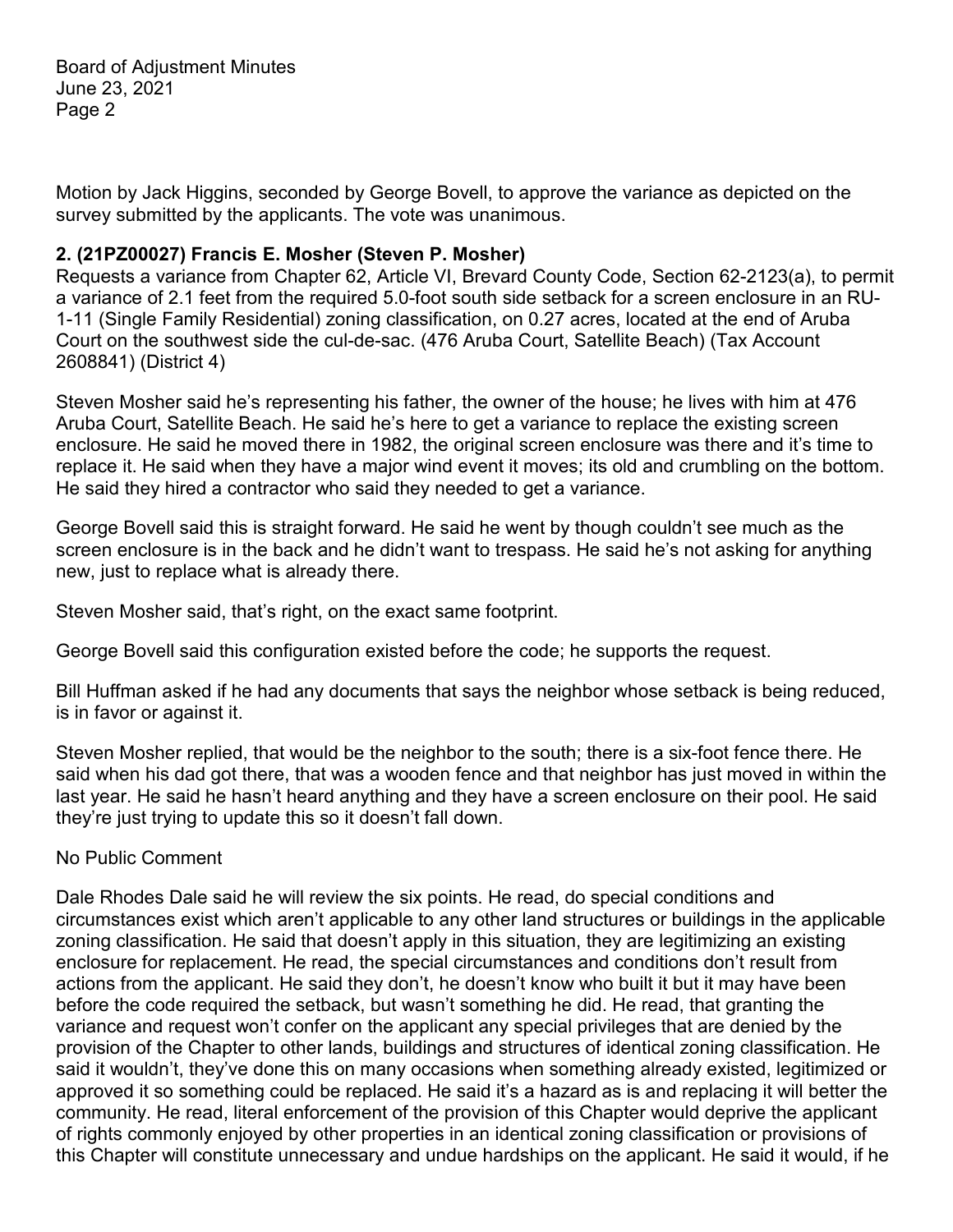isn't able to replace that screen he will be without one over the pool enclosure. He read, that the variance granted is the minimum variance that will make possible the reasonable use of the land, building or structure. He said it is. He read, that granting the variance will be in harmony with the general intent and purpose of this Chapter and that such use variance will not be injurious to the area involved or otherwise be detrimental to the public welfare. He said as already stated, it would be detrimental to the public welfare if they don't allow him to replace it.

Motion by George Bovell, seconded by Kevin McCann to approve the variance as depicted on the survey submitted by the applicant. The vote was unanimous.

#### **3. (21PZ00028) Nasrallah Family Trust (Richard Vyce/Mike Hayden, Atlas Pool)**

Requests a variance from Chapter 62, Article VI, Brevard County Code, Section 62-2123(b), to permit a variance of 4.0 feet from the required 25-foot setback for a swimming pool on a major natural waterbody, in an SR (Suburban Residential) zoning classification, on 1.29 acres, located at the north of Spoonbill Lane approximately 0.25 miles west of Seiler Street. (490 Spoonbill Ln., Melbourne Beach) (Tax Account 2953164) (District 3)

Michael Hayden, 38 Sweetwater Creek Circle. He said this is a unique situation, the way the permit worked out. He said this home is being built by Chris Burton Homes, the permit was applied for by them and the survey was approved with their pool on there. He said once it was approved, the house was being built and six or seven months later they applied for their permit and was kicked back for a four foot inside the setback requirement. He said he had a document to share that shows how much the pool is inside the setback.

Dale Rhodes said they had that.

Michael Hayden said where the area of the pool in the setback, there is a shallow body of water. He said one of his concerns is that if it was in the setback, is how deep the pool is at that point because they are digging into the natural body of water. He said the deck is eight inches above grade at that point, the spa is plus six from there and their spa is three foot deep. He said that area they are digging, is 10- or 12-inches tops., so they are asking a variance for that. He said they could push it to the left; this home for Mr. Nasrallah is his dream home and that view would be destroyed from the center view of the house. He said he wished it was caught earlier from Brevard and themselves, but it wasn't and now the house is already built and they have to figure a way to make it work out.

Dale Rhodes said he drove to the property and tried to see what he could see from the road. He said the owner saw him and came out to ask what he was doing; he gave him access to walk to the back of the property. He said he can verify that he made it clear that he would not and could not discuss the case with him and he never did. He said he just wanted to walk the property and see where this was and he was able to look at it. He asked how difficult it would be to cut four feet off of the deck.

Michael Hayden said its not the deck, the deck meets the setback requirements; it's the setback from the property line to the pool's water edge, the deck is fine, it's the area of the pool.

Paul Body said, it's not from the water, it's from the structure of the pool wall itself.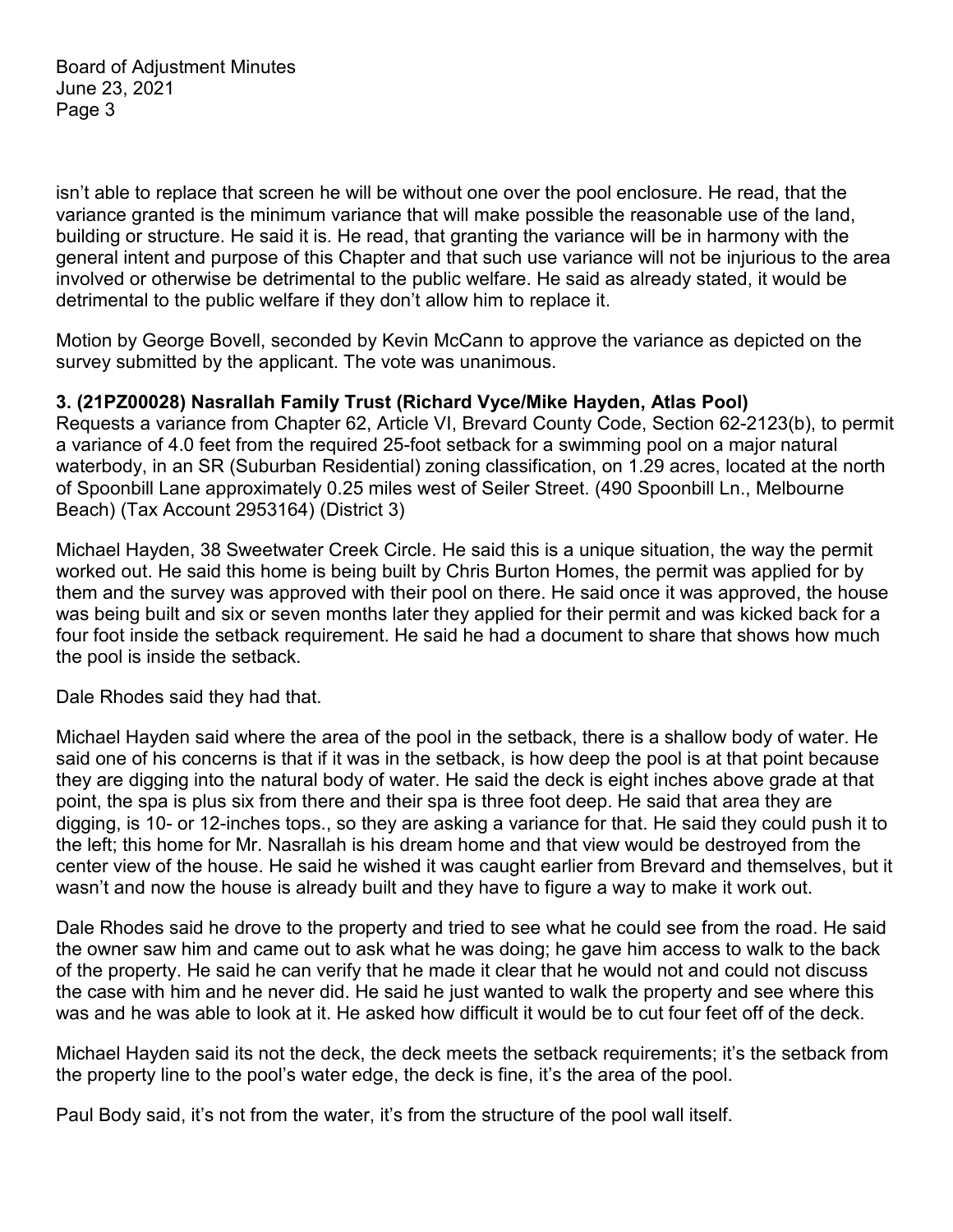Michael Hayden asked to show them the document and provided the Board members with an additional survey. (Exhibit can be found in file 21PZ00028, located in the Planning and Development Department.) He said the pink area is the problem; the decking meets the setback of the waterline, the pool bowl doesn't. He said the area in pink is high so when they dig that spot, they are digging 10 to 12 inches tops.

Dale Rhodes asked Paul Body if it's not from the deck.

Paul Body said it's the structure of the pool bowl itself, if they were to put a screen enclosure on it, that screen enclosure structure would have to meet the setback and it's measured off of wherever the surveyor measured the property line off of the river.

Dale Rhodes said, they would have to take four feet off the hot tub in order to be able to meet code.

Paul Body said yes and asked if it was already poured.

Dale Rhodes and Michael Hayden said the house is, the pool is not.

Paul Body said they could maybe move it.

Dale Rhodes said if it's moved sideways it would come right in front of the house and asked if it was possible to shift it.

Michael Hayden said it's an unusually shaped lot, if they shift it more to the left, there are mangroves with bugs that would destroy the area. He said they are trying to keep the pool from the left side as much as they can. He said he wished this was caught in the beginning, so they could change the way the house would sit on the lot, pushed toward the street more to allow for the pool. He said because it was originally approved from Brevard with the survey, they didn't find out until it was too late.

Paul Body said they are only looking at the house, not the pool until the pool permit comes in. He said it wasn't approved by Brevard County, only the house.

Michael Hayden said he understood, previous times they had a stamped survey and it was already approved so he assumed…inaudible.

Dale Rhodes asked if the pool was on the center of the house in the drawings but offsetting git in the actual build.

Michael Hayden said the pool is exactly what is seen on the drawing.

Dale Rhodes asked if the exit from the house is in the u-shape.

Michael Hayden said yes, it's called an infinity edge pool and the way it is sitting, when looking out…inaudible, if you push to the left, they wouldn't get as much land so it changes the entire plan. He said it's a total of 62 square feet of pool water inside the setback and where it is inside of it is so high it's not in the virgin soil. He said he would have a big problem with this if the deep end was in the setback because they would be digging so far down; they're digging maybe 10 inches down.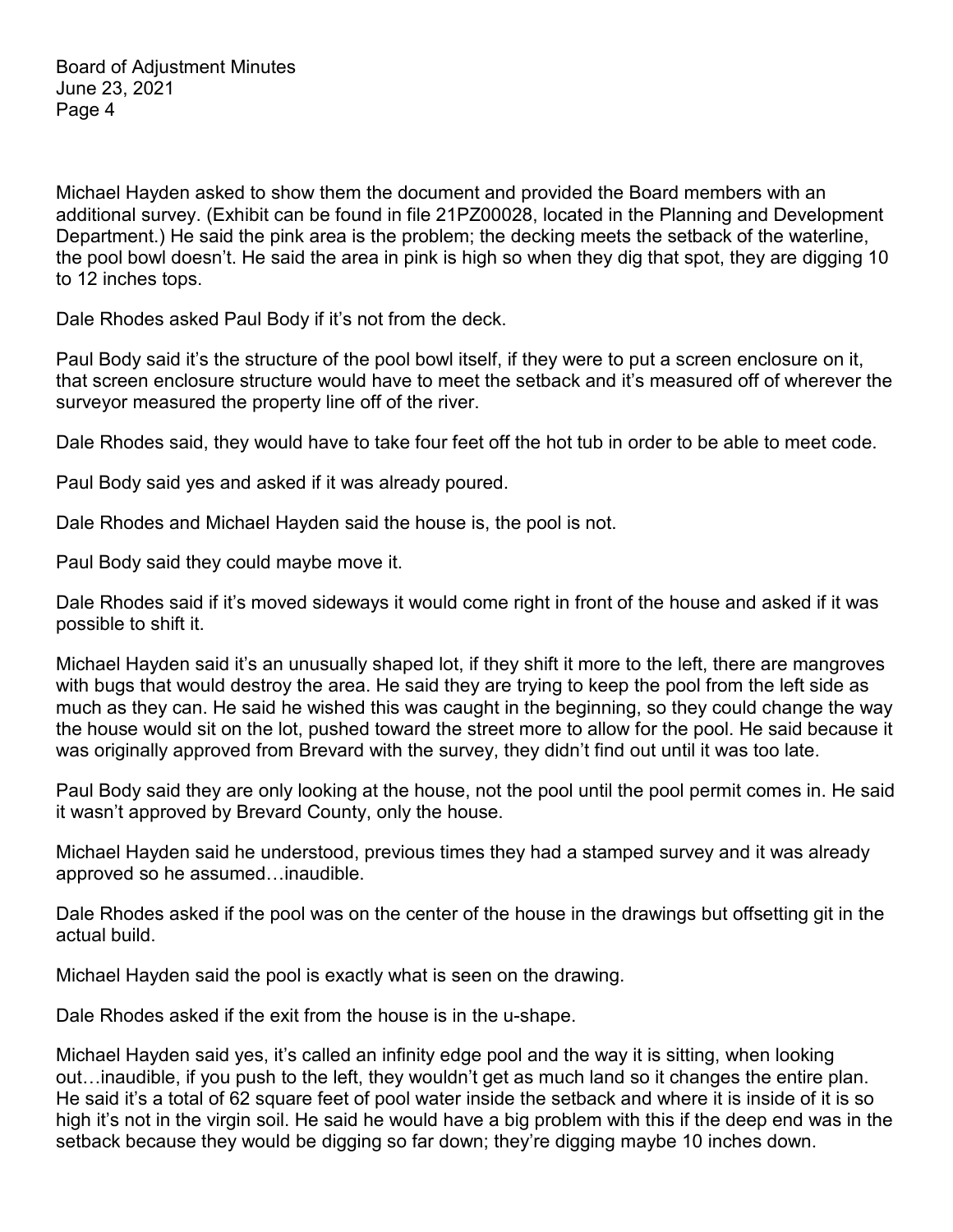Dale Rhodes asked if shifting it four feet would be that detrimental; it's a large porch there for the doors coming out the back.

Michael Hayden said he understands, its not just four feet it's because of the issue of the uniquely shaped lot, its at an angle. He said shifting it forward would bring the pool too close to the house; it would be about 12 feet total to get the whole thing out of setback to the left.

Dale Rhodes asked Paul Body if they had thought of any resolutions.

Paul Body said that would be up to board members.

George Bovell said he would like to see him leave with this intact. He said he is not an engineer and would like to hear from one or a County employee to tell them that if left as is, there wouldn't be future issues. He said he needs someone who is qualified to tell him that the waterline and the depth they're going to dig, 12 inches, is okay. He said his gut says it is and if he was to vote today he would let him go with it and asked if anyone could tell him it's a problem other than what the code says.

Michael Hayden said the house is built up far from the waterline, the water is four-foot below when standing where the pool deck is and the pool deck would be eight inches above that. He said they wouldn't be digging virgin soil but digging fill dirt.

Jeffrey Ball said there are two options, they can move the pool on the side of the setback or reduce the size of the pool. He said if the board had a problem or needed additional information, that would be for the applicant to provide as far as structural recommendation from a PE or soil boring test to see if it will have any detrimental impacts to the property. He said there isn't staff that can address that issue.

Paul Body said Jeffrey Ball is the Zoning Manager.

Bill Huffman asked if the pool was shown on the original building permit application for the house.

Paul Body answered, he isn't' sure if it was or not, he didn't review the building permit. He said the person reviewing it will only look at what the permit is for; they might have seen it, he doesn't know.

Bill Huffman asked if the pool was an afterthought or was on the original permit application.

Michael Hayden said the pool was built with the home builder Christopher Burton Luxury Homes at the same time as applying for the permit, to his knowledge, it was part of the original building permit application, it was on there.

Paul Body said no, it wasn't part of the original permit, it's two separate permits.

Michael Hayden said correct, it was on the drawing.

Bill Huffman asked if they planned all along to have this configuration of pool at that building.

Paul Body said he is not sure, he didn't see the original plans.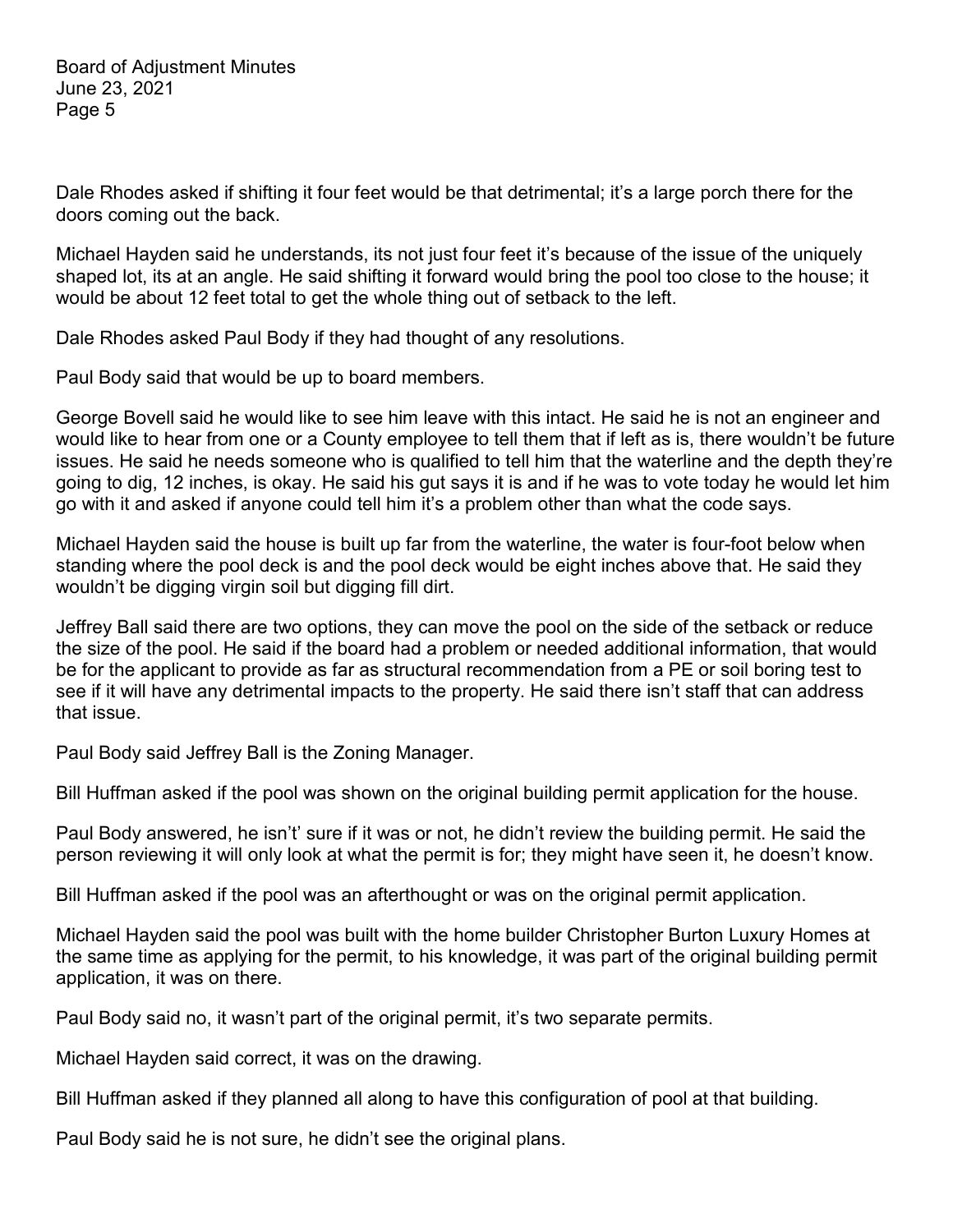Michael Hayden said he believed that it was.

Dale Rhodes said, Mr. Hayden stated earlier that he was assuming that it was because it usually is but was not sure if it was or not.

Michael Hayden said no, when they got the set of plans to design the pool, this was the pool that was on the plans already approved. He said it wasn't part of their actual permit but was on the drawing.

Dale Rhodes said, as staff has stated, they are only looking at the house because that's the permit, they are not looking at the pool at that point because that's a latter permit.

Michael Hayden said correct, typically the survey would have the adequate building information on it; usually it wouldn't have something that would be outside the setback requirement.

Dale Rhodes said they would only be looking at the setbacks for the house at that point because that's the permit they're looking at, they wouldn't be looking at the setbacks for the pool.

Paul Body said, that's correct.

Jack Higgins asked what it would affect, it backs up to the river; it would not affect anybody.

Dale Rhodes said that depends on the perceived impact to the river. He said there's one vacant lot on that peninsula and they have to drive through his property to get on that peninsula which he has given right of way to do. He said there is one vacant lot and the rest are already built up. He said a concern is that when they allow four feet here, the next person wants five feet, the next wants seven feet and soon it's pushed all the way out. He said though they take these individually, it's always a concern because someone will ask why they can't have five feet when they've allowed four feet; their concern is that future doesn't become an issue. He said he doesn't think that will be the case here as there is only one piece of vacant land; the concern is the impact on the river which would impact everyone.

Sameer Nasrallah, 480 Spoonbill Lane, Melbourne Beach. He said the vacant lot is not a vacant lot; his property wraps around and heading south, there are seven houses, one is a vacant lot all the way down almost to Cronin's house; they have that whole point, it wraps around. He said he lives next door and the pool itself is to code as far as the deck and it's also close to the river because they have a 25-foot setback, the depth of the pool alone could impact the river but it's within codes so the hot tub being less at three feet in depth. He said he impact of the pool would be more than the hot tub if looking at the amount and depth of the digging.

Dale Rhodes said he agrees with that, the hot tub would have less impact than the pool if there were a rupture, etc. He said the concern is the digging and if it would cause damage when a storm came through because then there would be problems with the river if they allowed the additional four feet.

Michael Hayden said they have it built up much higher than would normally be and have stem wall construction that Chris Burton does; the pool is at an elevated level and acts like a bulkhead. He said they've talked with Natural Resources, pulled out tons of Pepper trees and put in clam and oyster beds so are sensitive to any impacts. He said they spent 40K putting in more rock all the way around.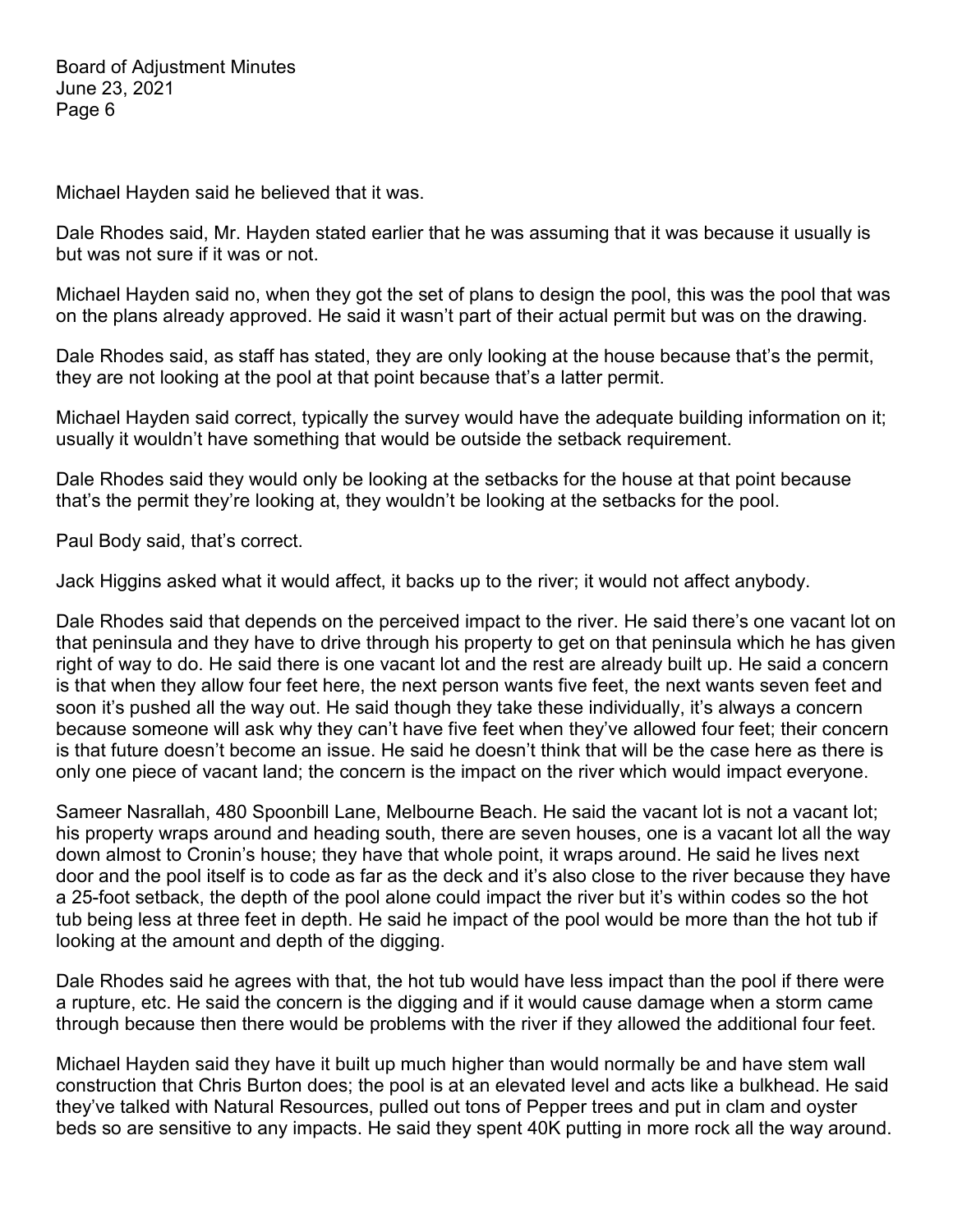Dale Rhodes said if he remembers correctly, all along the river, they brought in large boulders to protect the edge of the river, which he would not have known if not let back there. He said seeing that made him feel more comfortable because there was protection there, as erosion is a concern.

Michael Hayden said pool was a master plan with the house, engineered by Clayton and submitted together. He said perhaps it didn't go through approval then but was fully engineered by Clayton.

#### No Public Comment

Dale Rhodes said he will review the six points. He read, do special conditions and circumstances exist which aren't applicable to any other land structures or buildings in the applicable zoning classification. He said as the applicant has said, the land has a significantly different shape than a normal parcel of land. He said he does live next door on a typical lot and this one is not, with all kinds of turns and crooks that would have some different conditions. He read, the special circumstances and conditions don't result from actions from the applicant. He said this would be the result of his actions in wanting to build a pool and enclosure within the setback; he has created it, it wasn't created for him. He read, that granting the variance and request won't confer on the applicant any special privileges that are denied by the provision of the Chapter to other lands, buildings and structures of identical zoning classification. He said he doesn't know that it would give him special privileges as they take each case individually and have allowed encroachments into the zoning in particular situations and in others they have said no. He said it would not confer special conditions on him but they'd be making an exception. He read, literal enforcement of the provision of this Chapter would deprive the applicant of rights commonly enjoyed by other properties in an identical zoning classification or provisions of this Chapter will constitute unnecessary and undue hardships on the applicant. He said it wouldn't deprive him of any rights, it would mess up his view if they make him change it but won't deprive him of rights or create an unnecessary or undue hardship; not getting what you want doesn't create a hardship. He said if it's a situation they had in a previous case where unless they approve it, he can't do anything with it, that's a hardship. He said this is a desire, and they have to determine if the desire is reasonable enough to say yes to. He read, that the variance granted is the minimum variance that will make possible the reasonable use of the land, building or structure. He said he's not sure that's the case either, they could shift it and be within perimeters, but for what they are wanting it's the minimum. He read, that granting the variance will be in harmony with the general intent and purpose of this Chapter and that such use variance will not be injurious to the area involved or otherwise be detrimental to the public welfare. He said that is the biggest questions, is there going to be an issue down the road if they allow this and they don't know the answer to that. He said that will be for each person to determine.

Motion by George Bovell, seconded by Bill Huffman to approve the variance as depicted on the survey submitted by the applicants. The vote passed 4:1 with Rhodes voting nay.

## **4. (21PZ00029) Johnette L. Kramer**

Requests a variance from Chapter 62, Article VI, Brevard County Code, Section 62-2109(c), to permit a variance of 2.0 feet over the 4.0-foot height requirement for a fence located in the front setback, in an RU-2-10 (Medium Density Multiple Family Residential) zoning classification, on 0.17 acres, located on the northeast corner of South Patrick Drive and Titan Drive, approximately 1.7 miles south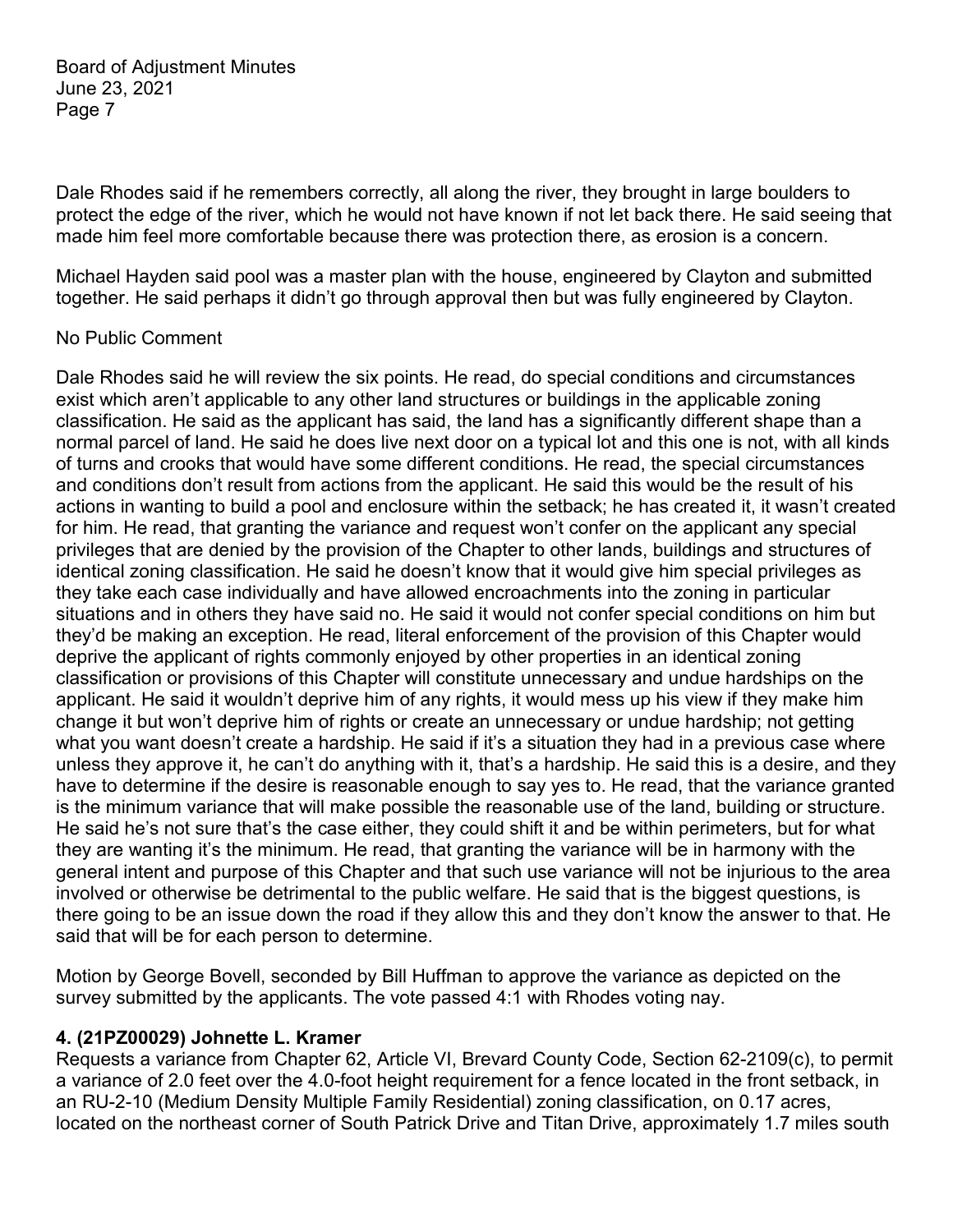of the intersection of Pineda Causeway and South Patrick Drive. (365 Titan Drive, Satellite Beach) (Tax Account 2608375) (District 4)

Johnette Kramer, 365 Titan Drive, Satellite Beach. She thanked them for their service to the County and time to consider her variance request. She said with her application she submitted three or four exhibits and asked the board if they had them, she had packets if they didn't.

Dale Rhodes said they do and asked if she saw the letter that came in from Lee and Carrie Ballou.

Johnette Kramer said that it was part of her package. She said they should have the nine pictures which show different angles of where the proposed fence would go and the page detailing the different angles showing that there wouldn't be obstruction to traffic entering or exiting Patrick Drive or Titan, to make the fence two feet higher than the permitted four foot. She said there's also the letter from the property owners just adjacent to her, Lee and Carrie Ballou; they are at 363 Titan which is the other part of the duplex. She said their letter states that they welcome it, have no objection and may even want to get a variance for their own property in the future. She said they had copies of the amended survey, the fence and the map from Professional Grade Fence Company that shows the proposed location of the fence on her property.

George Bovell said he went to see the property that morning and said she definitely needs a fence on Patrick Drive. He said on the Patrick side there is her property then the other property attached to hers going to the north. He asked if her fence will stop where her property ends.

Johnette Kramer said on the survey they abut, there's a concrete porch and a concrete porch, it will go between the two air conditioner units.

George Bovell said he sees it and asked if she was going to link up to the curved wall.

Johnette Kramer said that's what she wanted to do.

George Bovell asked if she was going to link up to the curved wall and her fence will still be not be on the other side of it.

Johnette Kramer said no, the pictures show where she wants to link it and referenced picture number two. (Exhibits can be found in file 21PZ00029, located in the Planning and Development Department.)

George Bovell said, looking at the survey, it's outside of the wall and are linking it up to..

Johnette Kramer said it's going to abut that wall and then go straight down. She said picture number three shows little white plastic fences where her air conditioner units are; its going to go right there, straight down her yard and tie into the wall.

George Bovell said he understands what's going on. He said for the benefit of the rest of the board who haven't seen it, she could do well with a fence and a six-foot fence is reasonable given the location. He said it would be consistent with the other properties on Titan Drive. He said the other property next to her on Titan Drive has a six-foot fence as well so sees no problem and supports what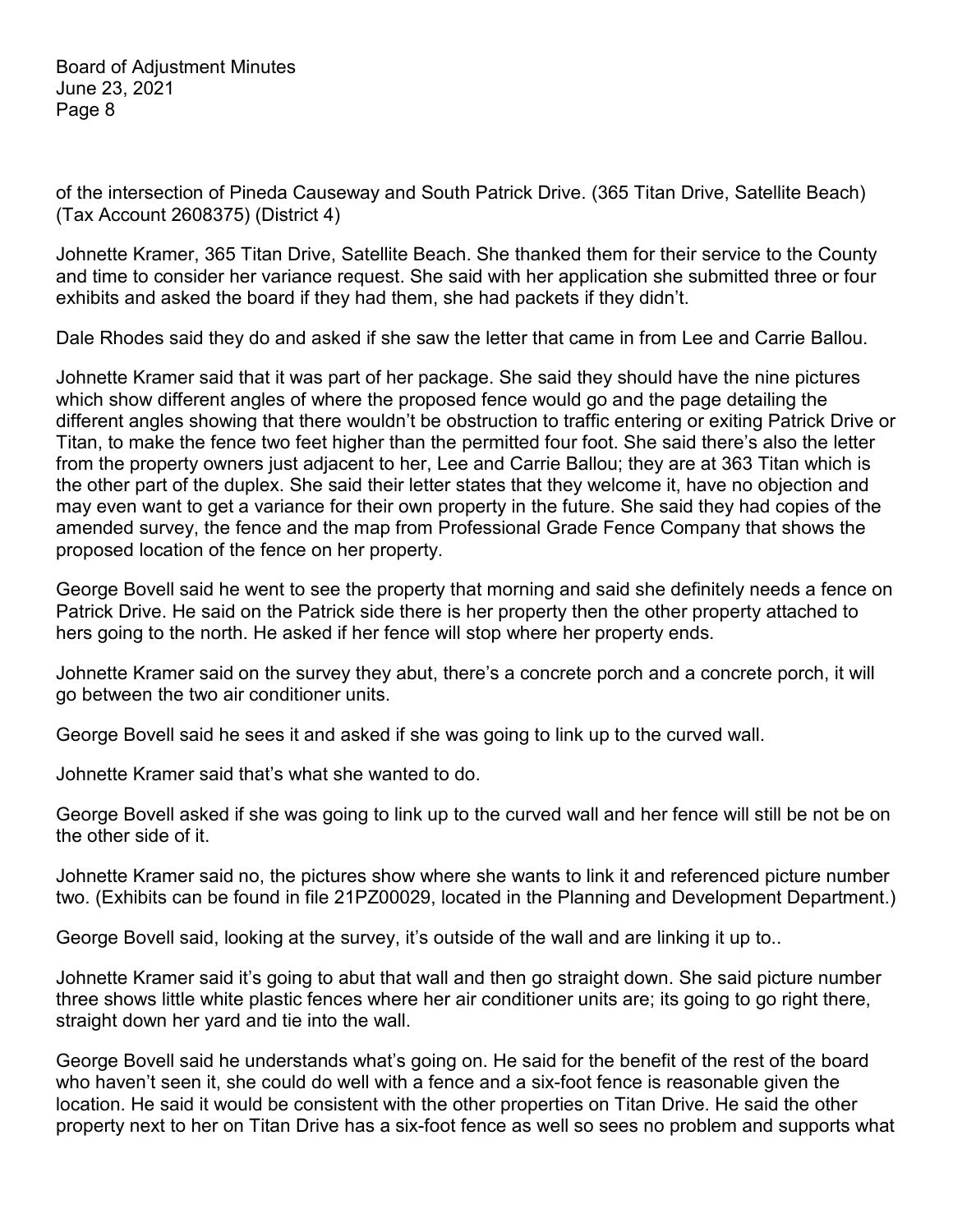she is trying to do. He said as long as Mr. Body doesn't see any issues with line of sight from the stop sign, which he didn't see when he was there, he would support it.

Jeffrey Ball said that on the proposed survey there is a gap of about a foot between the existing curved concrete wall to where Ms. Kramer's fence is proposed. He said if their desire is to have the connection between the existing wall and the fence, it needs to be made clear in their motion.

Jack Higgins said, to abut the wall.

Jeffrey Ball said correct.

Johnette Kramer said that's not how the fence company wanted to do it, they want to put that fence right up next to that wall.

Dale Rhodes said that's not what is showing in the drawing. He said if they were to make a motion for example, they would say they would approve it provided the fence goes up against the concrete wall, rather than having the gap as it shows on the survey.

Johnette Kramer said it would defeat the purpose if she left a gap.

Dale Rhodes said they couldn't approve by saying as depicted on the survey which is what they usually do, and that is what he was addressing.

Dale Rhodes asked Mr. Body if this has a line of sight issue.

Paul Body said no it doesn't, it's out of the sight triangle.

Dale Rhodes said anytime they talk about a fence that's along a road, that's his major concern; if it's in the line of sight, that's an issue. He said since this one is not in the line of sight he is with Mr. Bovell and does not see an issue with it.

Kevin McCann asked how tall the block wall was.

Johnette Kramer said the block wall was four foot.

Jack Higgins referred to picture three and asked if the edge of the fence was going to where the plastic fence was or coming out further.

Johnette Kramer said no, those are little stick fences to stick in the ground.

Jack Higgins asked, in relation to that, where would the fence be.

Johnette Kramer referenced picture three and pointed out the existing wall and said, it's going to run here along the top of the bank of this ditch and then tie into this wall.

Jack Higgins said he is trying to understand it in relation to number six.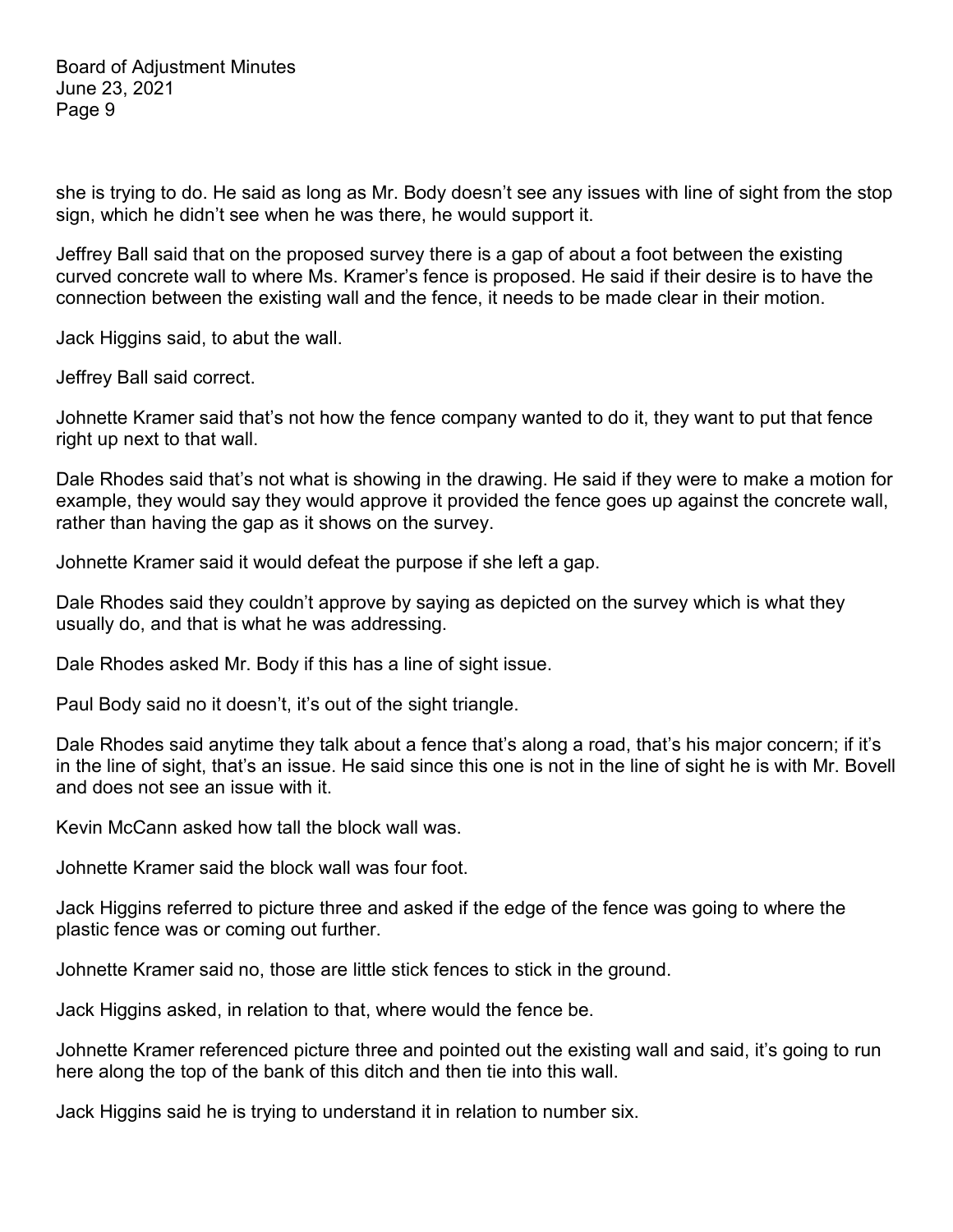Dale Rhodes said if they change the drawing to where it's going along the block wall it would bring it closer to that plastic fence as well.

Johnette Kramer said that plastic fence just pulls right up.

Jack Higgins asked if it would be closer.

George Bovell said it's not going to affect anything, right now that fence, based on the survey, has a gap between where the fence ends and the wall begins. He said all they will probably propose is that the fence goes all the way to the wall to close the gap.

Jack Higgins said, to abut the blunt end of the concrete fence.

George Bovell said, that's correct.

Johnette Kramer said that's how she wanted it.

Jack Higgins asked if the stop sign was pretty far from it.

Dale Rhodes said yes.

Kevin McCann asked if her proposed fence was going to make a complete enclosure. He asked if she was using the block wall to assist with the enclosure of her yard.

Johnette Kramer said no, she is going to put a gate from that wall. She referenced picture number one and pointed out the firepit and tree with two chairs. She said that's the end of the curved wall there, she is going to put a gate across from that part of the wall over to the corner of the house. She said she is going to take the fence from the brick wall to the corner of her house and said there would be a gate so she can get in from the outside and the rest of the fence would tie into the wall.

Kevin McCann asked if the wall would be outside the enclosure.

Johnette Kramer said the wall would remain where it is, the fence would abut it. She referenced picture number two and showed the edge of the wall and the corner of the house, she showed where she was going to put the fence across in the front with a gate and then tie it into this part of the wall on the side, down the bank; she pointed to where she would tie it in.

George Bovell said that wall is built by the community that goes from South Patrick and curves onto her street to form a semi-gate as an entrance to the rest of the community. He said she is tucked in right behind that. He said on the front side of Titan, she is going to put a gate and on the west side, South Patrick, she is going to have the fence.

Johnette Kramer said what he just described can be seen in pictures four and five, picture four shows the stop sign on Titan Drive with the ditch and number five shows the entrance to her subdivision with her wall. She said number six shows a different angle of South Patrick Drive, the sign and beginning of the subdivision.

Jack Higgins asked if the intent would be to tie into that community wall.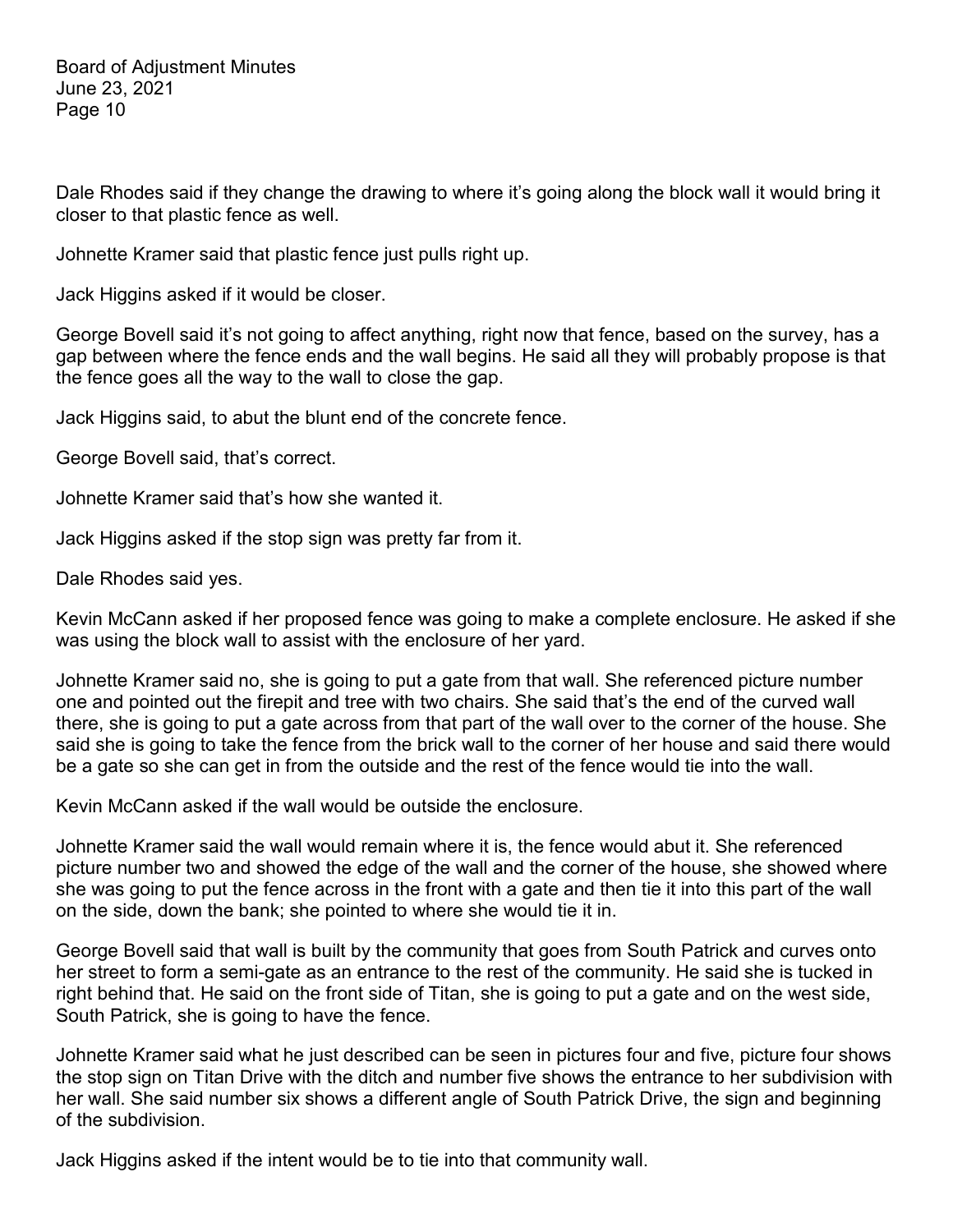Johnette Kramer said she owns part of the wall. She said she is not tying into it, just abutting it.

Jack Higgins asked if she was attaching it to the wall.

Johnette Kramer said no, there are posts and then the fence would start.

No Public Comment

Johnette Kramer thanked them for their time and consideration.

George Bovell proposed to approve the variance with an exception. He said on the survey there is a gap between the fence and the wall on Patrick Drive. He said they should approve a variance that makes the fence abut the wall.

Paul Body said that's okay, approved as on the survey with the fence abutting the existing four-foot wall.

George Bovell said a six-foot fence is needed on the South Patrick side and on the Titan side, a sixfoot fence is consistent with what is on that street.

Dale Rhodes said he will review the six points. He read, do special conditions and circumstances exist which aren't applicable to any other land structures or buildings in the applicable zoning classification. He said although there hadn't been any variances approved, according to Mr. Bovell, there are other six-foot fences in her area so it would be in keeping with what had been observed. He read, the special circumstances and conditions don't result from actions from the applicant. He said this is a direct result of her actions as she is wanting to put up a six-foot fence. He read, that granting the variance and request won't confer on the applicant any special privileges that are denied by the provision of the Chapter to other lands, buildings and structures of identical zoning classification. He said they take these on a case by case basis and could possibly deny somebody else, depending on the conditions as they had one that was in the line of sight and so didn't approve it. He said saying yes to this would not give her any special privileges. He read, literal enforcement of the provision of this Chapter would deprive the applicant of rights commonly enjoyed by other properties in an identical zoning classification or provisions of this Chapter will constitute unnecessary and undue hardships on the applicant. He said it does not deprive her of anything other than a desire to have a larger fence than is permitted, but not of rights that others enjoy in that area. He read, that the variance granted is the minimum variance that will make possible the reasonable use of the land, building or structure. He said a six-foot fence is what she desires so that is the minimum. He read, that granting the variance will be in harmony with the general intent and purpose of this Chapter and that such use variance will not be injurious to the area involved or otherwise be detrimental to the public welfare. He said it won't be injurious to the area but an enhancement to her property, blocking from traffic, lights and noise and is in keeping with what's been observed in the area.

Motion by George Bovell, seconded by Kevin McCann to approve the variance as depicted on the survey submitted by the applicant with the condition that the fence abuts the 4.0-foot wall. The vote was unanimous.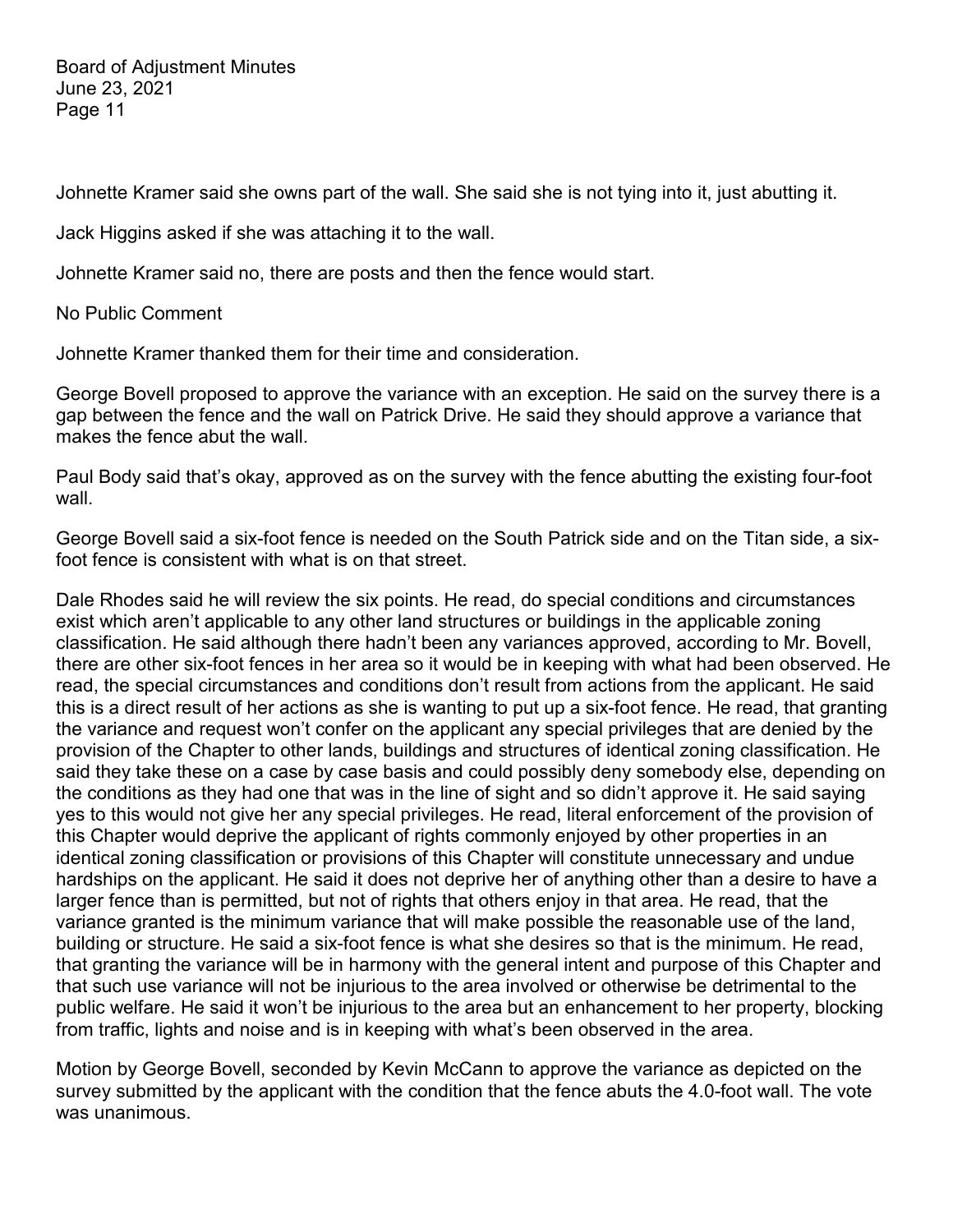## **5. (21PZ00031) Joshua E. Motta and Virginia L. Rymer**

Request a variance from Chapter 62, Article VI, Brevard County Code, Section 62-1334(4), to permit a variance of 0.27 acres from the 2.5-acre minimum lot size required for proposed AU (Agricultural Residential) zoning classification. The property is currently in a GU (General Use) zoning classification, on 2.23 acres, located on the west side of Fishtail Palm Avenue, approximately, 1.1 miles southwest of the intersection of Port St. John Parkway and I-95. (5340 Fishtail Palm Avenue, Cocoa) (Tax Account 2314015) (District 1)

Virginia Rymer and Josh Motta, 1355 Lester Court, Merritt Island.

Virginia Rymer said the land they own is 2.23 acres and the zoning changed in 1978 from agriculture being one acre to 2.5. She said they are requesting a variance so they can move forward with the agricultural zoning; there are multiple agricultural lots in the area of Canaveral Grove.

Jack Higgins said he extensively studied this; he went all over the area and there are numerous ones of the same footage. He said just to the west there are horses and to the north there are horses; there are horses all around and they're identical pieces of property. He said he doesn't see how it wouldn't conform to the area; everything looks like it's conforming if it's the same as theirs. He said the one on the east doesn't look to have animals.

Virginia Rymer said no he doesn't, he had citrus trees that got diseased and had to be taken out; he did previously, she has spoken to him, he is very nice.

Jack Higgins said he doesn't see a problem with it.

Dale Rhodes asked if all of the properties adjacent to theirs are in the Agricultural zoning.

Virginia Rymer said most of them, there are still some General Use and Agricultural, it's mixed.

Public Comment. Karen Kimsey, 5380 Fishtail Palm Avenue, Cocoa. She said she is in opposition. She said she welcomes them to the neighborhood, she has seen their little girl and is excited. She said there are two reasons she is in opposition, one is because she lives there and had not been approached, given no chance to dialogue back and forth to hear about what they are going to do with their property. She said she is in favor of living off the land and not being reliant on commercialism to take care of yourself and loved ones. She said she does a lot with edible landscaping, buying plants such as sea grapes, so is in favor of that kind of use of the land. She said her first opposition is that there has been no relationship; she looks forward to getting to know them but is disappointed there has been no interaction. She said she has not had a chance to ask what they are doing with the property; the only information she has had is second hand, told there would be cows, pigs and chickens on the property. She said some of that might be good, but the property is very low and in order to make it livable for animals, they would have to bring in fill dirt which will put the properties on each side at risk of flooding during hurricanes. She said when she bought her house twenty-six years ago, two lots down, the one with the cool two-story white house, the lot to the south was undeveloped. She said by the time they moved in, that house was being built; he had to grade it and build it up to meet code. She said she looked at her property in hurricane season and it was dry, but now whenever there is a hurricane, she has a moat all around her house; she is the low spot between two high spots. She said in order for that property to maintain and support animals, they would need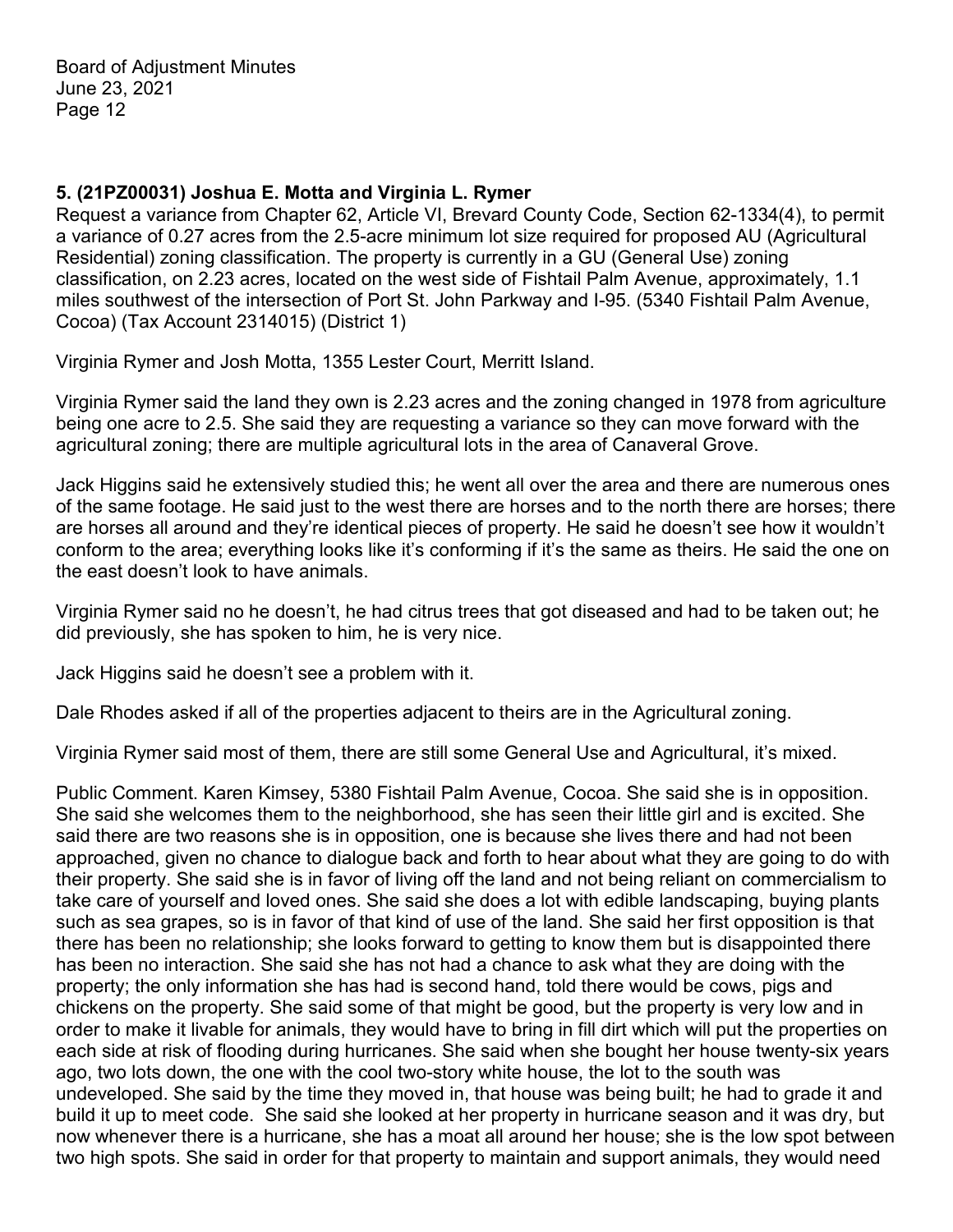to build it up; there's nowhere for the water to go. She said that cows and pigs attract flies and mosquitos; their property buts up to a canal so there is already a breeding zone for mosquitos. She said she is concerned that the insect population will increase; she is a fan of honeybees but not of flies. She said she knows the County sprays for mosquitos and might be incorrect but thinks the way the County sprays for mosquitos is based on the land use. She said the mosquito trucks drive up the driveways of properties that have horses to spray; the variant used when having a cow is different than with a horse. She said if she's wrong she'd be happy about it but isn't sure. She said if what she has heard about the property usage is correct, she is not a fan of pigs and doesn't want to be anywhere around them, has smelled them and doesn't know how that could be avoided. She said she lives two miles from the dump and already has to drive by it and celebrate it frequently so does not want to live two houses down from that environment. She said if that's not the intended use of the property, she will rescind her objection, if it is, she is very distressed and would have to object.

Jack Higgins said she said subjected to flood, it would be no different than others around there; he's a contractor and looked. He said he agreed with the pigs but cows and horses have the same kind of flies. He said he doesn't think flood would be a problem other than what's normal in that area. He said the elevation doesn't look much different than any to the surrounding area where horses are. He said the saddest thing, which often happens in Mims, is that people buy the wrong place and had the wrong ideas, if they want to live near livestock or not.

Karen Kimsey said she thinks someone should consider when purchasing property, what they want to do with it; if someone wants to buy property where they can raise livestock, then do it where they can. She said Mims is zoned for that or a five acre lots or buy two side by side and get the variance for that, there are other options. She said she had been there for 26 years.

Paul Body said this variance is for the size of the lot so they can get the AU zoning; they also have to go through two more meetings, the Planning and Zoning Board and the Commission, to rezone it. He said she might want to come to the Commission meeting if the variance is approved for the zoning and ask if they can provide a binding development plan that would limit the amount of farm animals. He said this is just to legitimize the size for their request of the rezoning, they still have to go through two zoning meetings.

Karen Kimsey said she is well aware of that.

Jack Higgins said that land would not support a lot of animals.

Bill Huffman said she mentioned that she lived several lots away.

Karen Kimsey replied, two houses down to the north, with all the trees in the back.

Public Comment. Jay Demming, 5360 Fishtail Palm Avenue, Cocoa. He said he lived next to them to the north between them and Karen Kimsey. He said he is in opposition. He said they have met and talked about some of the things they are planning and he has some reservations.

Dale Rhodes said he is going to do something he should have done before. He asked if his objection was to the adjustment to the size of the land and not what they are using it for.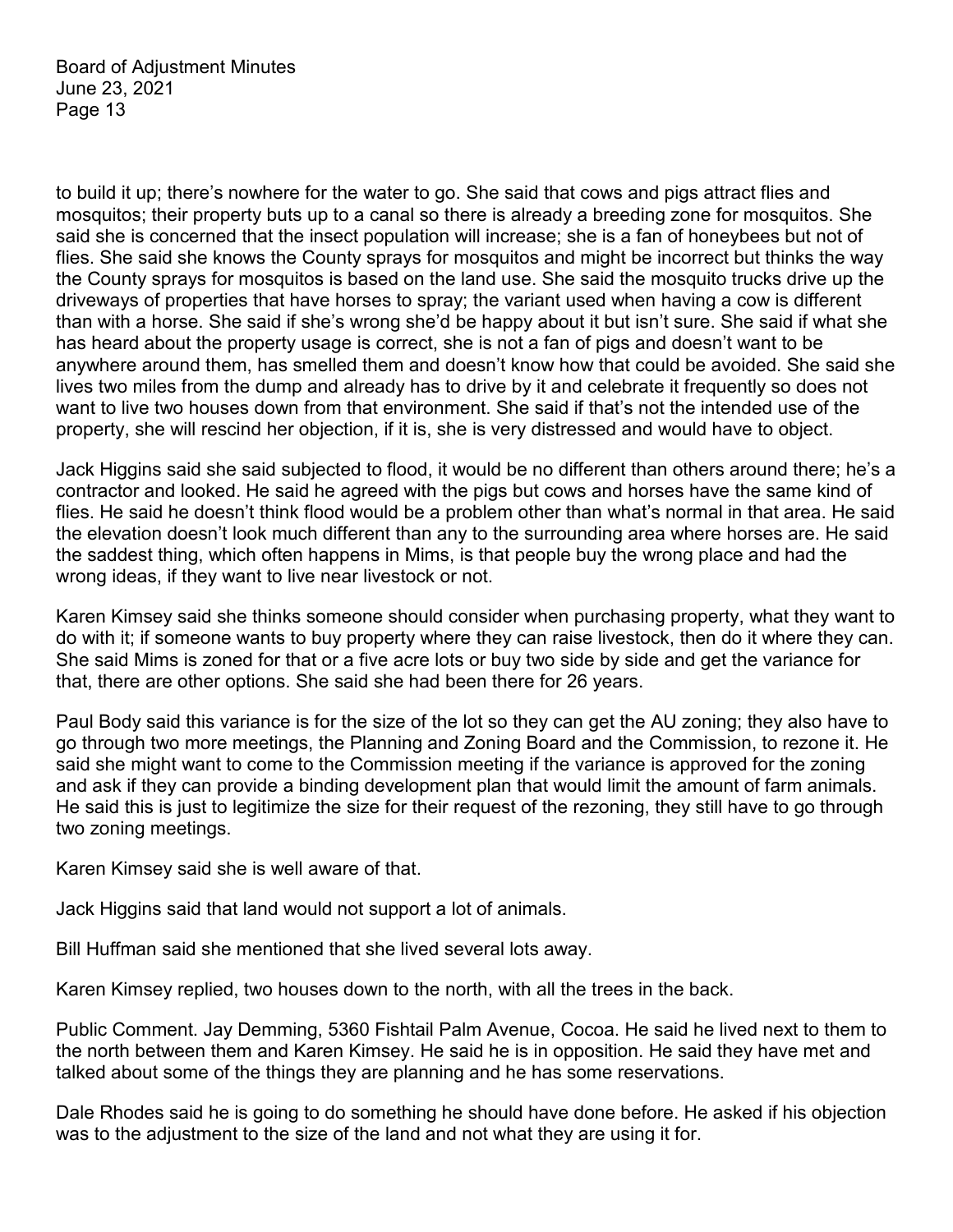Jay Demming said, that's correct; it doesn't meet the minimum requirements and is partial wetland. He said his concern is, once the home is built, it reduces the size of the lot.

Dale Rhodes asked what size his lot was.

Jay Demming said 2.23 acres. He said the concern that he has is the way the lot is designed, very narrow, so the lot line is 65 feet off the corner of his house.

Dale Rhodes asked if his lot was less than what is required.

Jay Demming said yes and he is GU and isn't looking to rezone.

Jack Higgins asked if it would be more in line with what they want to use it for.

Jay Demming said he is not opposed to a goat, everyone would like to have one, it's the number of animals.

Jack Higgins said there should be restrictions on that.

Dale Rhodes said, that is another meeting. He said he wasn't trying to cut him off, but Mr. Body had made a statement that brought it to his attention. He said they're here just to deal with the size of the property, not what they are using it for; what they choose to use it for is for a different group of people, another meeting he may want to attend. He said they're dealing with if it's okay for them to adjust the size requirement so they can do something with the property. He said he didn't want anyone to feel slighted or unheard.

Virginia Rymer said they're more concerned about the use of the land and she agrees with Karen, she doesn't want pigs, she can't stand them. She said she was previously with animal control, has gone to hoarding houses and done many neglect cruelty cases so is aware of the number of animals for an amount of land. She said she doesn't want a crazy number of animals, she has two dogs and may like something else for their daughter to learn responsibility.

Bill Huffman asked if them going from AU from GU was partially what they were voting on today.

Paul Body said yes, instead of GU they are requesting AU; AU requires the 2.5 acres, so they're trying to get a variance to the size of it.

Bill Huffman asked if there are animal restrictions listed with the AU.

Paul Body said it allows for farm animals and does restrict how many pigs are allowed. He said if people were objecting to how many or types of farm animals they could have, it could be brought up to the board and the board could restrict how many they could have with a binding development plan.

Bill Huffman asked if that would be a separate meeting.

Paul Body said that is the next meetings they're going to, the Zoning Board and the Commission.

Jack Higgins asked if there was a set number of animals that can be supported per acre.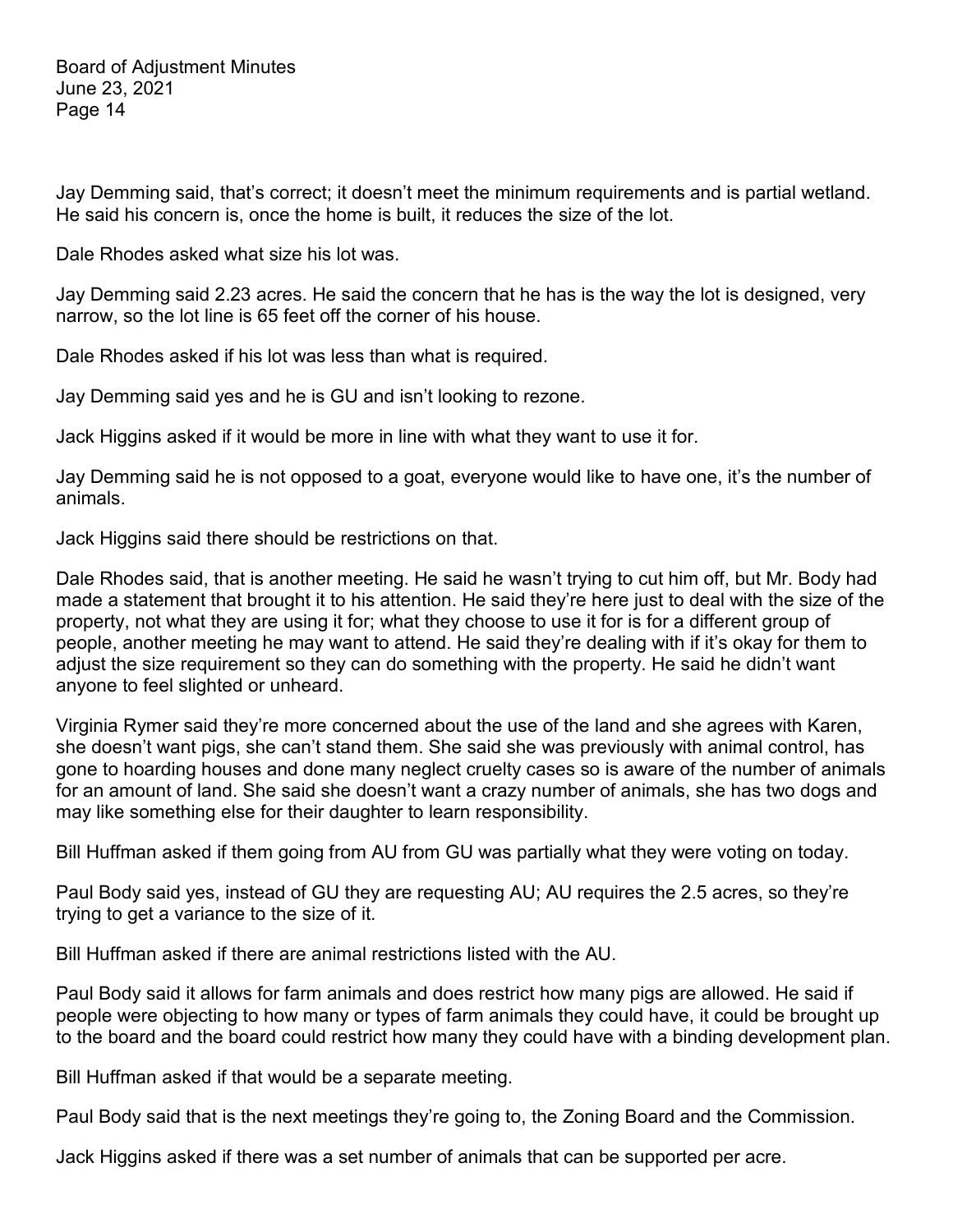Paul Body said no, not for personal use, just on the pigs.

Virginia Rymer said the variance would also allow them to add accessory buildings if they do get the AU zoning; it's not just for farm animals it's for a shop in the back so they can store a jet ski, boat and four wheelers.

Paul Body said the GU zoning restricts how big an accessory structure can be and doesn't allow for a barn or any agricultural use unless you have five acres. He said the agricultural allows an unlimited size, with setbacks. He said it allows barns that have bigger setbacks.

Jack Higgins said the other places around there do have barns that are the same size.

Paul Body said there is a lot of agricultural property out there that allows for barns and such.

Jack Higgins said, that are 2.23 acres.

Paul Body said yes.

Jack Higgins said he would like to make a motion but is confused by the circumstances that have arisen and what can go on there. He said before making a motion, it's allowed and then all of a sudden, something changes.

George Bovell said he would make a motion to grant the variance to go from GU to AU because anything else that was brought up here needs to be dealt with at another meeting.

Paul Body said they should state the amount that is requested because they are not getting a variance to the GU, but to the size of requirements of the AU.

George Bovell said they are allowing the 11%.

Dale Rhodes said they aren't changing the zoning of the property, but allowing for the size of the property only.

Paul Body said it's for a proposed change in zoning.

George Bovell said the proposal is for the lot which is 2.23 to be approved for agricultural use, which amounts to an 11% deviation from the 2.5 acre that the code requires.

Paul Body said they should state the motion as written on the hardship worksheet.

Dale Rhodes said, they are not dealing with what they're using the property for, they're dealing with if it's reasonable to give an adjustment on the size of the property and them be able to use it.

George Bovell said looking at the size of the other lots, his assumption is that many are of similar size and some have agricultural zoning. He said he doesn't think they are conferring special privilege to them that is not applicable to similar land in the nearby area.